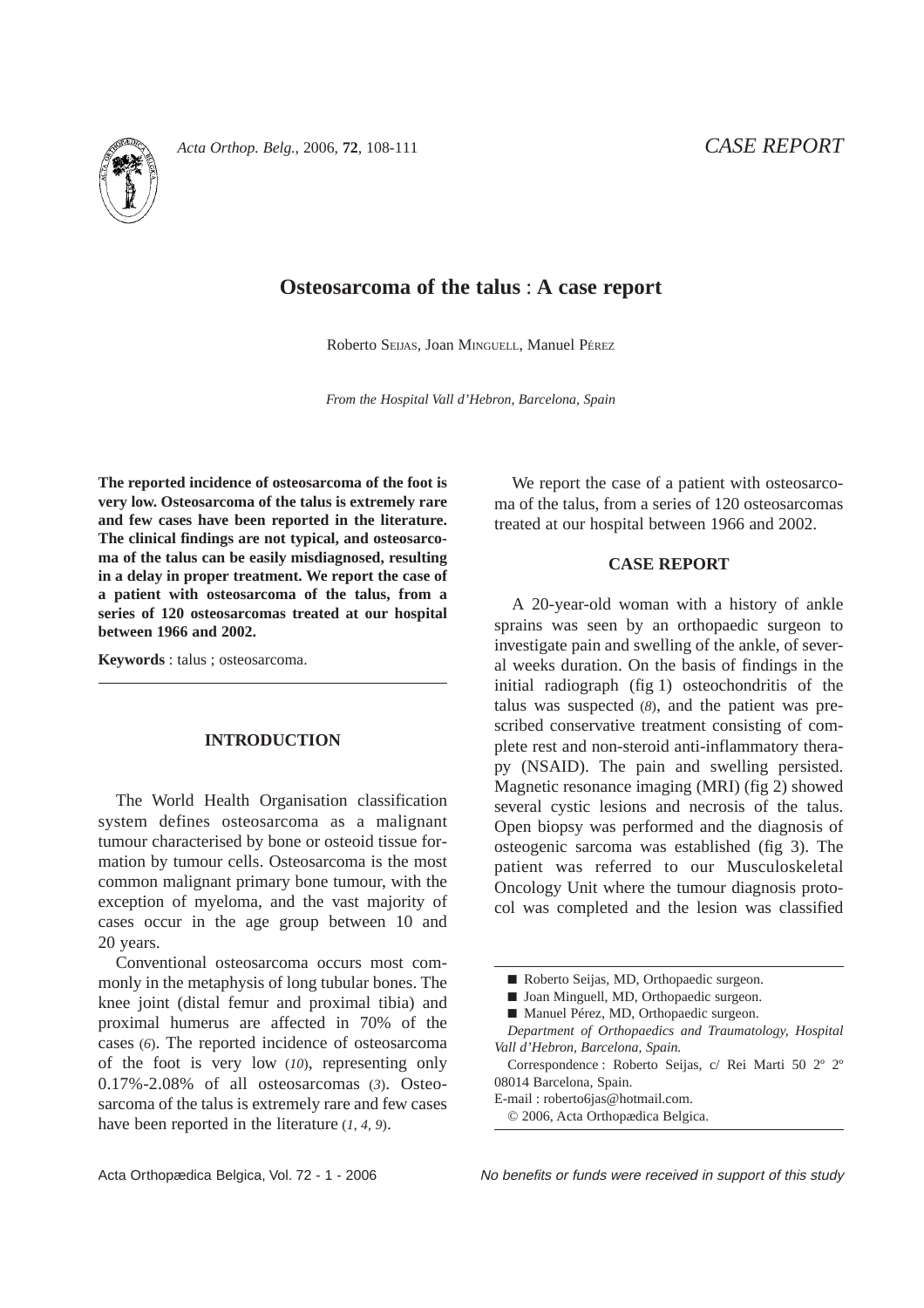

*Fig. 2.* — MRI showing the tumoral lesion in the talus with extraosseous invasion.

*Fig. 1.* — Lateral radiograph suggesting osteochondritis of the talus.

according to Enneking's staging system (*7*) as a stage IIB primary malignant tumour.

Neoadjuvant chemotherapy treatment with cisplatin (CDDP) in two cycles was initiated to reduce the volume of the tumour, and subsequently radical surgical amputation of the lower third of the leg was performed. The patient was then treated with adjuvant chemotherapy (CDDP) to assure complete cure of the disease. Macroscopic examination of the specimen showed extra-osseous tumour extension with soft tissue invasion (fig 4), and microscopy showed features of a mesenchymal tumour with chondroblastic and osteoblastic components, confirming the diagnosis of osteoblastic osteosarcoma.

After ten years of follow-up the patient has shown no evidence of active disease.

#### **DISCUSSION**

Although osteosarcoma is a common malignant primary bone tumour in childhood and adolescence, it rarely affects the foot. Only 0.17%-2.08% of all osteosarcomas involve this region, with an average of 0.38% (*1, 3, 6*), as reported in various series (*2, 10*). Berlin (*2*) noted malignant tumours in less than 1% of the 67,000 foot lesions that he reviewed. Of all osteosarcomas treated at our hospital between 1966 and 2002 (120 cases) only one case affected the talus, an incidence similar to another series (*10*).

The average age of patients with osteosarcoma of the foot bones is higher than that of other locations : 33 years versus 15-20 years. One explanation for the older age at presentation offered in the literature is the tendency for osteosarcoma of the small tubular bones of the feet to arise secondary to another process (*3, 5*). The talus is essentially an unusual site for a primary bone tumour (*3, 6*). In a study by Dahlin and Unni (*6*), involvement of the short bones, such as the carpal and tarsal bones, represented only 1.1% (14/1274) of osteosarcomas. The calcaneus and metatarsals are the most commonly affected bones of the foot (*3, 10*).

The clinical findings are atypical (*3, 9*), and osteosarcoma of the talus can be easily misdiagnosed, resulting in a delay in proper treatment (*3, 9*). The common clinical signs are pain and formation of a mass (*5, 8*), but the relative infrequency of its occurrence often results in a delay between the onset of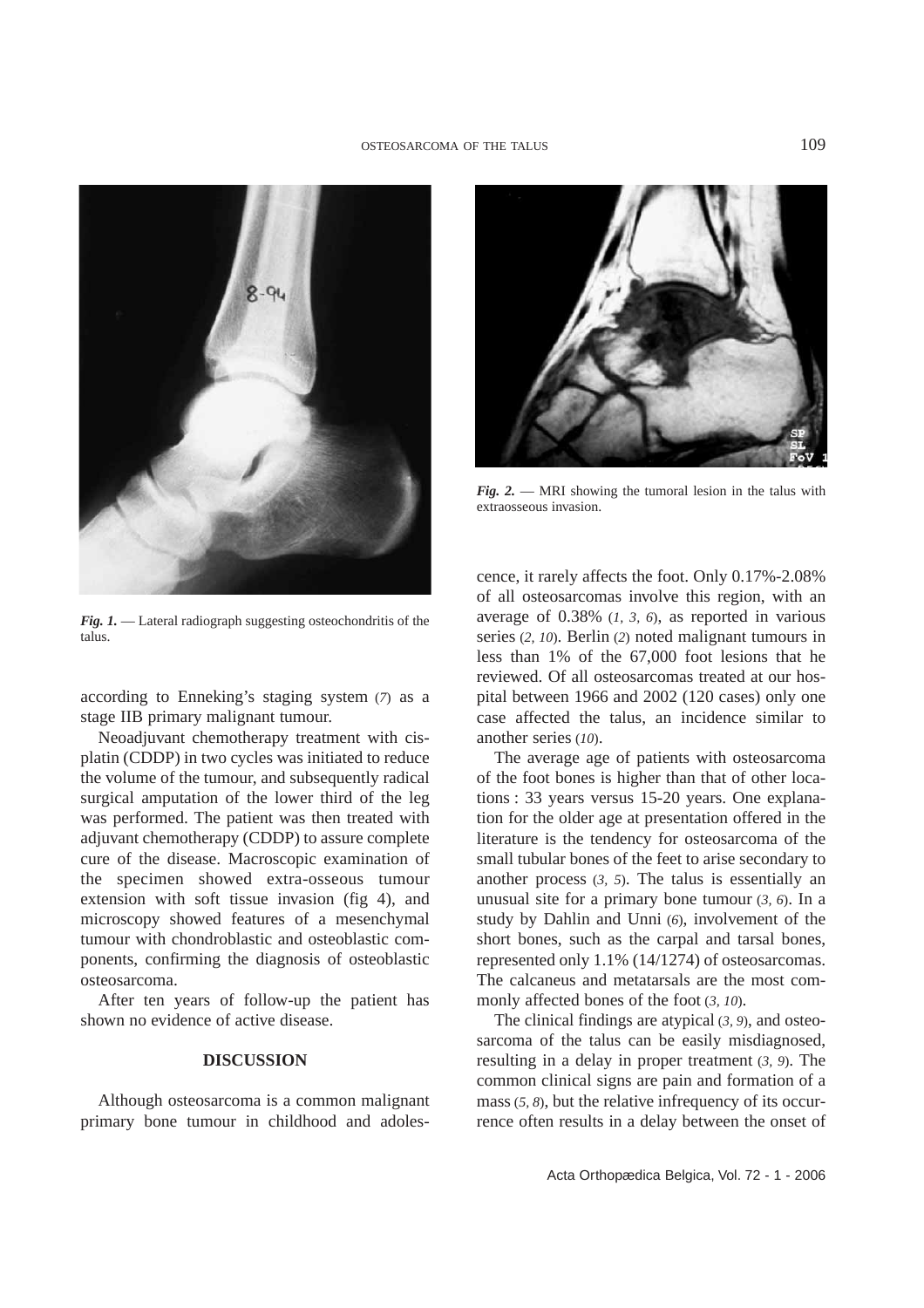

*Fig. 3.* — Histological study showing a large number of atypical mitotic cells producing an osteoid matrix. Pleomorphism and hyperchromia are visible.



*Fig. 4.* — Macroscopic image showing extraosseous invasion (arrows).

symptoms and correct diagnosis. This time interval, which ranges from 6 to 48 months, with an average of 28 months (*3*), is longer in osteosarcoma of the talus than in conventional osteosarcoma (*5*), in which the diagnosis is frequently made within a few months of symptoms onset. Typical radiological signs can be found in the long bones but not in the talus (*9*).

The incidence of low-grade osteosarcoma is higher in the foot than elsewhere, and survival rates for osteosarcoma of the foot bones are higher than those reported for the long bones. However, the small number of cases may have influenced the percentages (*3, 5*).

Osteosarcoma of the foot bones is usually not amenable to limb-sparing surgery because of the poor compartmentalisation of the tumour ; hence amputation is required to achieve sound oncologic margins. Enneking (*7*) considers the foot to be a single compartment and according to the tumour staging criteria, radical surgery with amputation is performed to cure the disease (*3, 4, 5, 9*).

Osteosarcoma of the foot bones is quite rare, symptoms are non-specific and the age of appearance unusually late. These factors can contribute to a delay of diagnosis. Osteosarcomas affecting the foot are generally low-grade tumours, and survival rates are higher than in classic osteosarcoma.